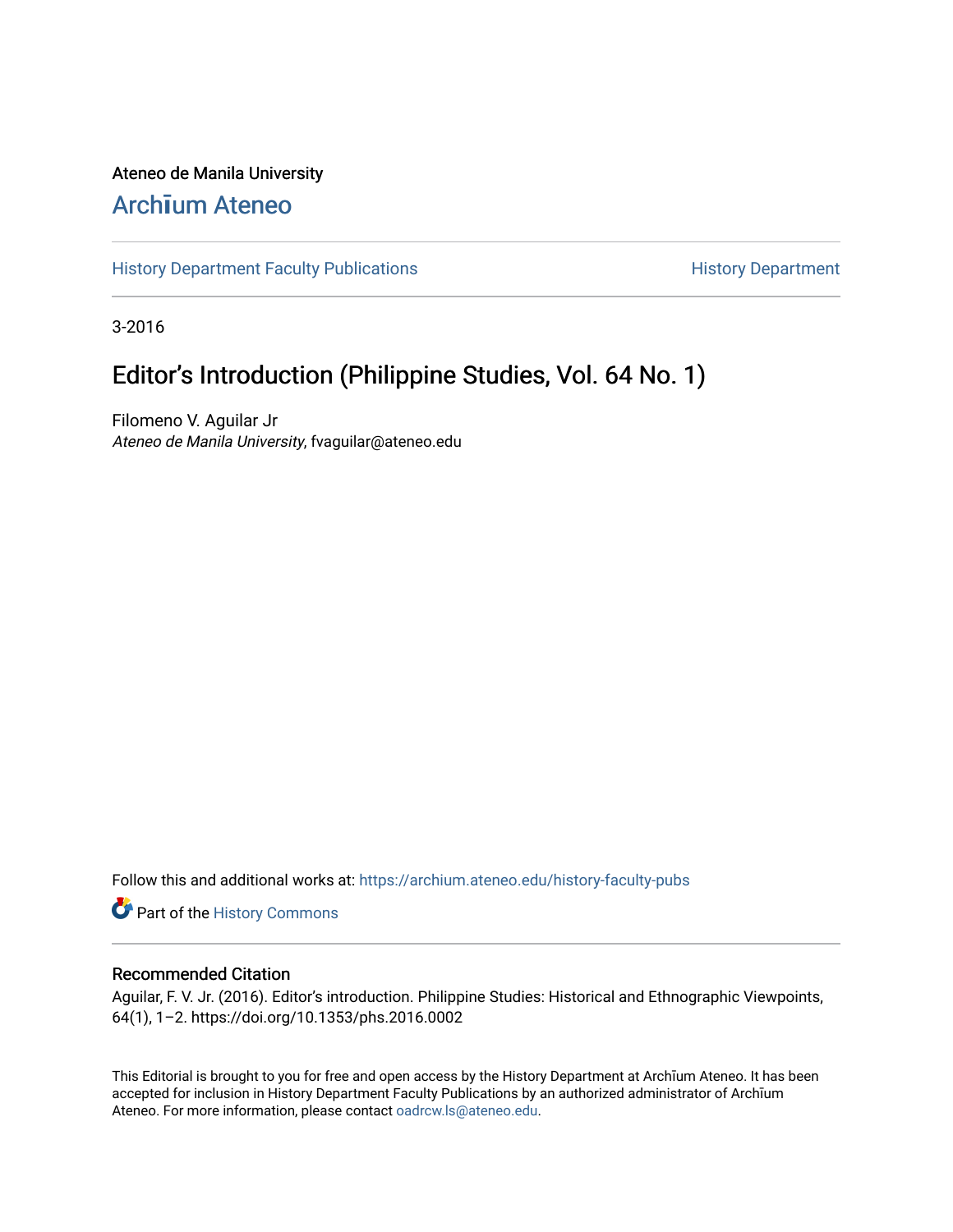# philippine studies: historical and ethnographic viewpoints

Ateneo de Manila University • Loyola Heights, Quezon City • 1108 Philippines

### Editor's Introduction

Filomeno V. Aguilar, Jr.

*Philippine Studies: Historical and Ethnographic Viewpoints* vol. 64 no. 1 (2016): 1–2

Copyright © Ateneo de Manila University

Philippine Studies: Historical and Ethnographic Viewpoints is published by the Ateneo de Manila University. Contents may not be copied or sent via email or other means to multiple sites and posted to a listserv without the copyright holder's written permission. Users may download and print articles for individual, noncommercial use only. However, unless prior permission has been obtained, you may not download an entire issue of a journal, or download multiple copies of articles.

Please contact the publisher for any further use of this work at philstudies.soss@ateneo.edu.

http://www.philippinestudies.net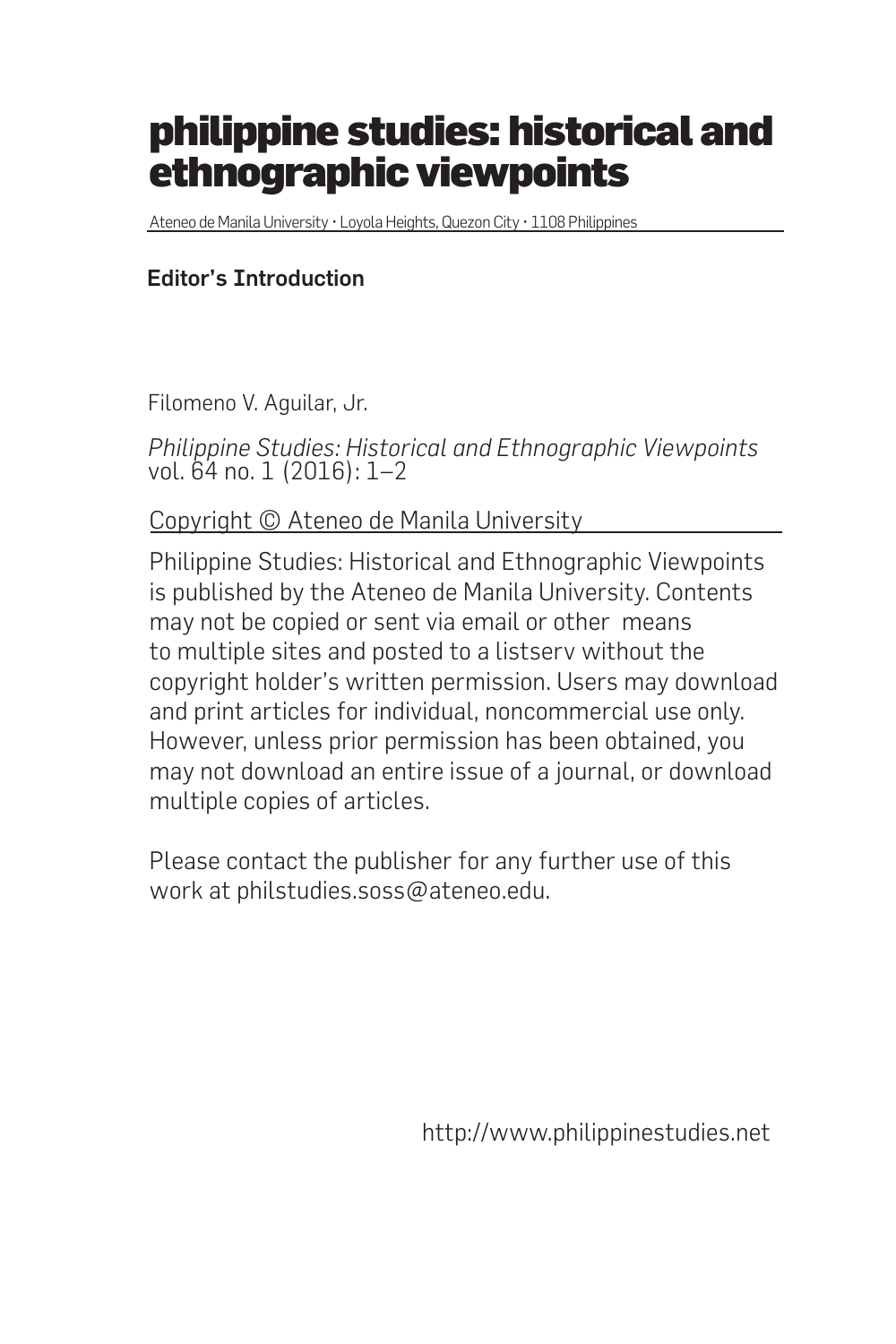# Editor's Introduction

ity Beautiful, the movement that held sway in urban design and planning in the United States in the 1890s and 1900s, was not just about aesthetics but also about the grand display of power. The movement's principles were e planning in the United States in the 1890s and 1900s, was not just about aesthetics but also about the grand display of power. The movement's principles were eminently showcased in the design of Washington, DC. In addition, proponents of City Beautiful believed that the reconfiguration of physical space would inculcate civic virtues and promote social order in the population, transforming social relations and social space. The US acquisition of the Philippines in 1898–1899 hastened the advent of City Beautiful in the Philippines, a process that Ian Morley documents in terms of the redesign of Manila and the creation of Baguio. By 1916 plans had also been made for Cebu and Zamboanga as regional centers, and for the construction of capitols in a number of provincial centers. Daniel Burnham served as the key City Beautiful advocate who linked the metropole and the colony.

As in the US, the planning of cities in the Philippines was meant to monumentalize power as well as promote social cohesion ("nationalism" as the Americans put it, says Morley). In this sense City Beautiful constituted an integral aspect of US social engineering. However, practical considerations were mixed with the stately design of Manila. As Michael Pante explains for the early twentieth century, transportation and public health were interlinked policy areas, with the development of suburbia, motorized transport, and public works pursued as solutions to the congestion of unhealthful Manila. But, as Pante argues, technical solutions gave rise to unforeseen problems, rendering the ideal state elusive and confounding the colonizers' civilizing mission.

The American colonial administrators justified on public health grounds the filling in of the "malarious" moat of Intramuros. However, as Morley points out, the move was part of the systematic diminution of the physical vestiges of Spanish colonialism. City Beautiful was thus also a tool in advancing the Black Legend, which concomitantly denigrated Spain and boosted the United States. From a different angle, in the late 1920s the Dutch poet Jan Jacob Slauerhoff wrote three poems that portrayed Manila as the decaying remnant of a defunct empire. As Hidde van der Wall shows, Slauerhoff's poetry, while evoking nostalgia, also resonated with the European